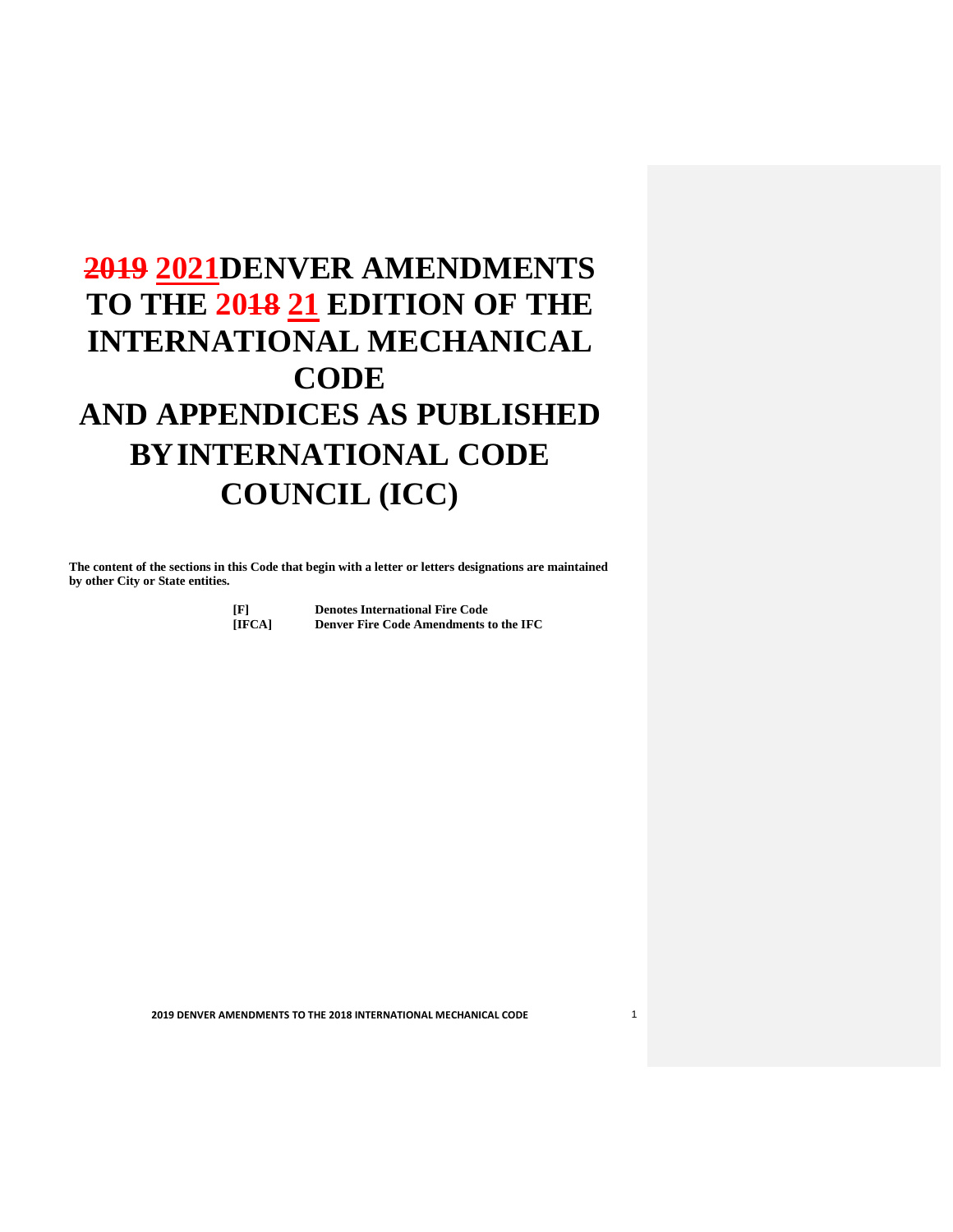# **CHAPTER 1 ADMINISTRATION**

**SECTION 101 GENERAL** 

**Section 101.1 Title is amended by inserting "City and County of Denver" for the name of the jurisdiction.** 

Sections 103 through 106, 108 and 109 are replaced in entirety as follows:

The "Administration of the 20<del>19</del> 2021 Denver Building Code" provisions shall govern.

 **Commented [SM1]:** IMC Chapter 1 added a new 109 Fees; 110 Construction Documents, 111 Notice of Approval, Sections 110-113 need this same standing comment refering to DBC. 112 Service Utilities, and 113 Stop Work Orders. So existing 109 for Appeals has moved to 114. Will need to decide if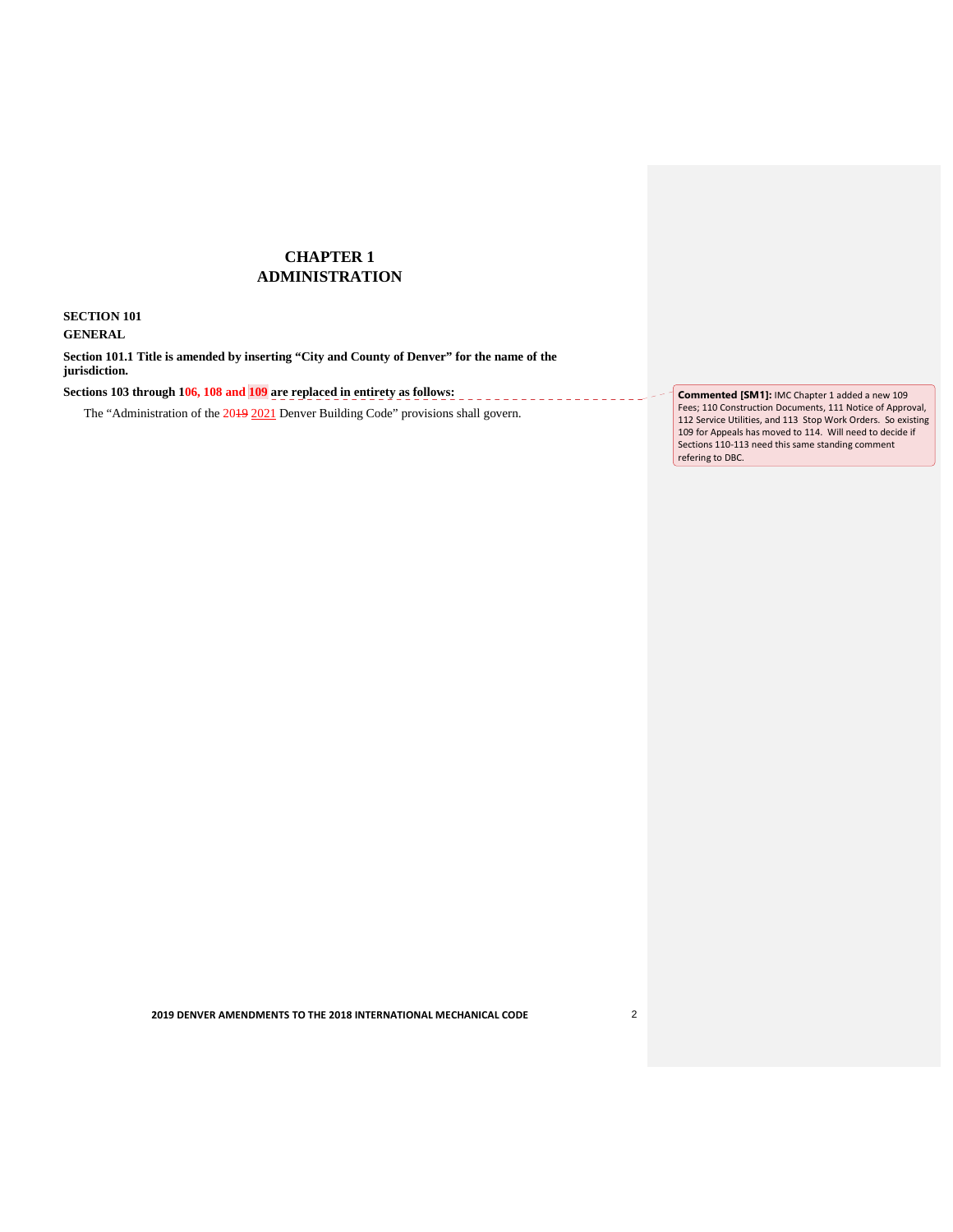# **CHAPTER 3 GENERAL REGULATIONS**

## **SECTION 309**

# **TEMPERATURE CONTROL**

## **Section 309.2 Outside air is added as follows:**

**309.2 Outside air.** For outdoor air mechanically delivered directly to occupied spaces addressed in 309.1, the space discharge temperature shall not be less than 60 F when heating is required.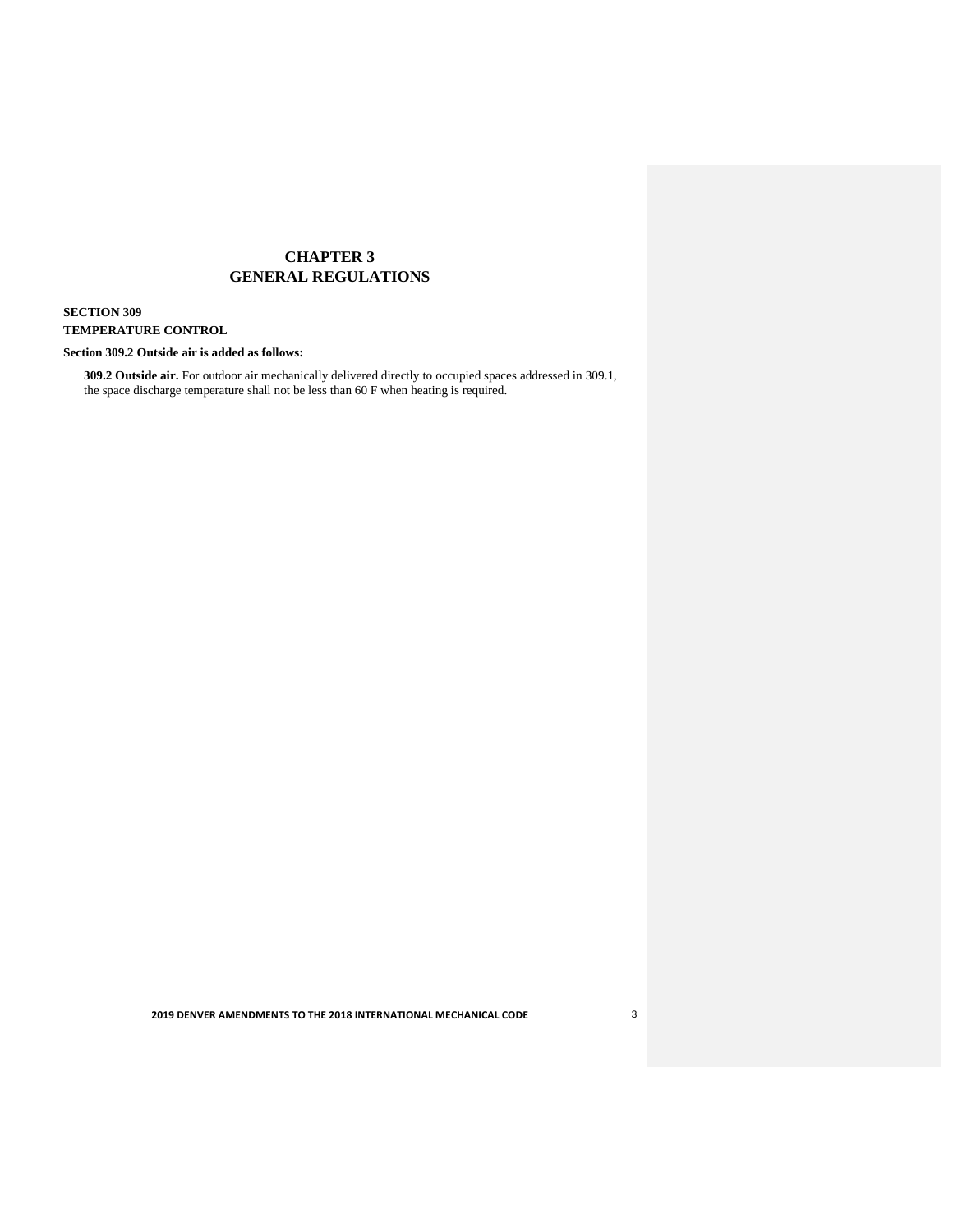# **CHAPTER 4 VENTILATION**

## **SECTION 401 GENERAL**

#### **Section 401.2 Ventilation required is replaced in its entirety as follows:**

**401.2 Ventilation required.** Unless otherwise required by this section every occupied space  shall be ventilated by natural means in accordance with Section 402 or by mechanical means in accordance with Section 403. Group R-2, R-3, and R-4 occupancies three stories and less in height above the grade plane shall be ventilated by mechanical means in accordance with Section 403. Ambulatory care facilities and Group I-2 occupancies shall be ventilated by mechanical means in accordance with Section 407.

# **SECTION 402 NATURAL VENTILATION**

#### **Section 402.2 Ventilation area required is amended by adding the following:**

 If windows used for natural ventilation are required to have window fall prevention devices per Section 1015.8 of the *International Building Code*, only the restricted opening area can be used in the calculation for natural ventilation. The open area of each window and door used for natural ventilation shall be shown on the drawings.

#### **Section 402.5 Distance to opening is added as follows:**

 **402.5. Distance to opening.** Excluding residential occupancies, naturally ventilated spaces shall be permanently open to and within 25 feet (8 meters) of operable openings to the exterior.

# **SECTION 403**

# **MECHANICAL VENTILATION**

#### **Section 403.2.1 Item #1 is replaced as follows:**

 **1.** Ventilation shall not be recirculated from one dwelling unit to another. Ventilation air shall not be recirculated between residential and nonresidential occupancies. Ventilation air shall not be recirculated between nonresidential occupancies of dissimilar use.

#### **Section 403.3 Outdoor air flow rate is amended by adding the following sentence:**

 The calculations required by this section shall be provided by the design professional. It is recommended to use the ASHRAE 62.1-2013 spreadsheet.

#### **Table 403.3.1.1 Minimum ventilation rates is amended by adding the following:**

|                       | OCCUPANT       | PEOPLE OUTDOOR       | AREA OUTDOOR              |                             |
|-----------------------|----------------|----------------------|---------------------------|-----------------------------|
| <b>OCCUPANCY</b>      | DENSITY #/1000 | AIRFLOW RATE IN      | AIRFLOW RATE IN           | <b>EXHAUST AIRFLOW RATE</b> |
| <b>CLASSIFICATION</b> | $FT^2$         | <b>BREATHING</b>     | <b>BREATHING ZONE</b>     | $\tt CFM/FT2$               |
|                       |                | ZONE. R <sub>p</sub> | $R_a$ CFM/FT <sup>2</sup> |                             |

#### **2019 DENVER AMENDMENTS TO THE 2018 INTERNATIONAL MECHANICAL CODE** 4

 **Commented [SM2]:** While the IECC changed this section to be more in line with what Denver has going on, this section will likely need to go through the proposal process because it was discussed last year and Denver kept it as is. Not inlcuding in baseline.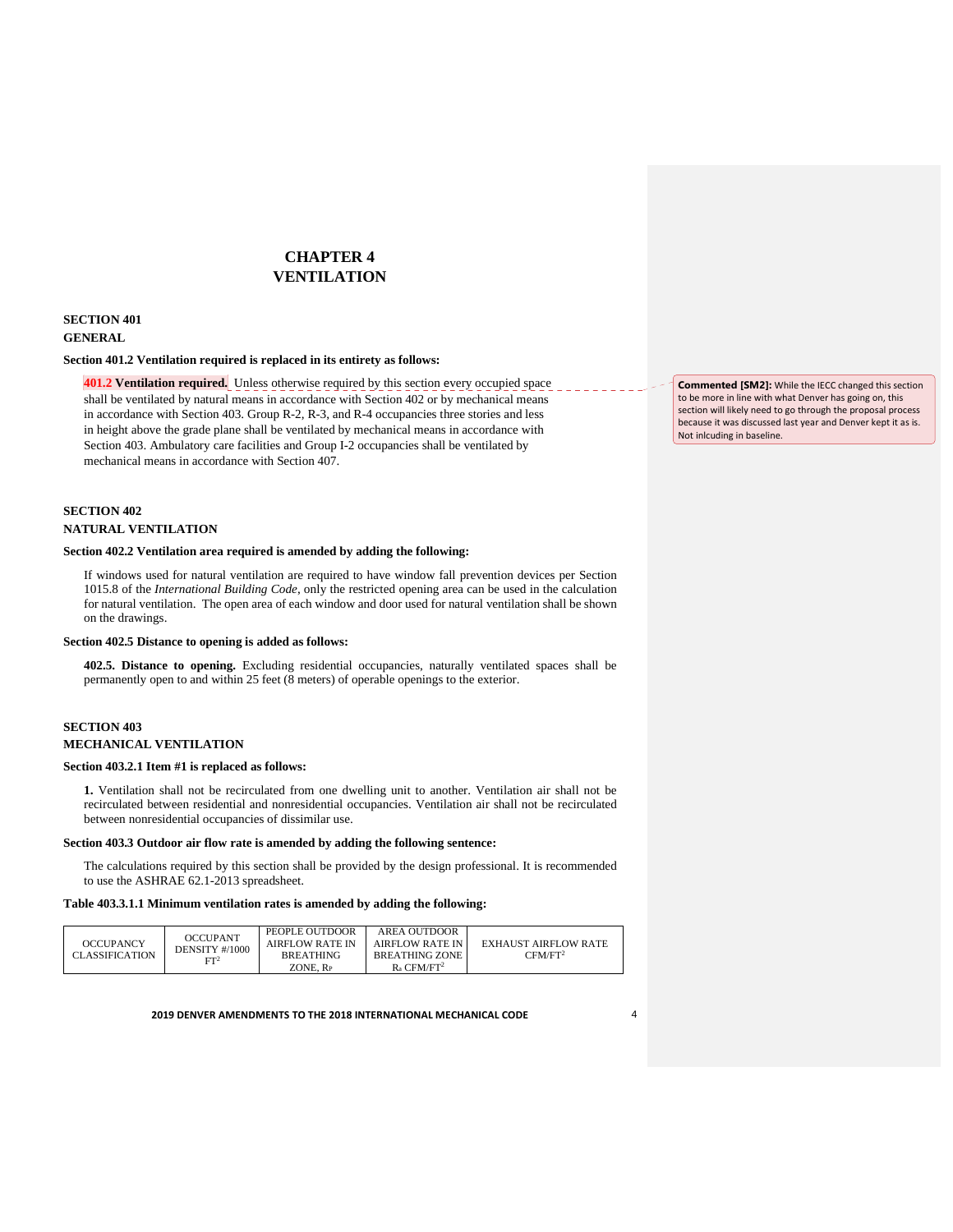|                    |       | <b>CFM/PERSON</b> |       |     |
|--------------------|-------|-------------------|-------|-----|
| Workrooms          |       |                   |       |     |
| .<br>service sinks | $- -$ | $- -$<br>--       | $- -$ | 1.V |

# **SECTION 404**

#### **ENCLOSED PARKING GARAGES**

## **Section 404.1.1 CO detector limits is added as follows:**

 **404.1.1 CO detector limits.** Where the system is arranged to operate automatically upon detection of a concentration of carbon monoxide, the limit shall be set at 25 parts per million (ppm).

## **Section 404.1.2 Nitrogen dioxide detector limits is added as follows:**

**404.1.2 Nitrogen dioxide detector limits.** Where the system is arranged to operate automatically upon detection of a concentration of nitrogen dioxide, the limit shall be set at 1 part per million (ppm).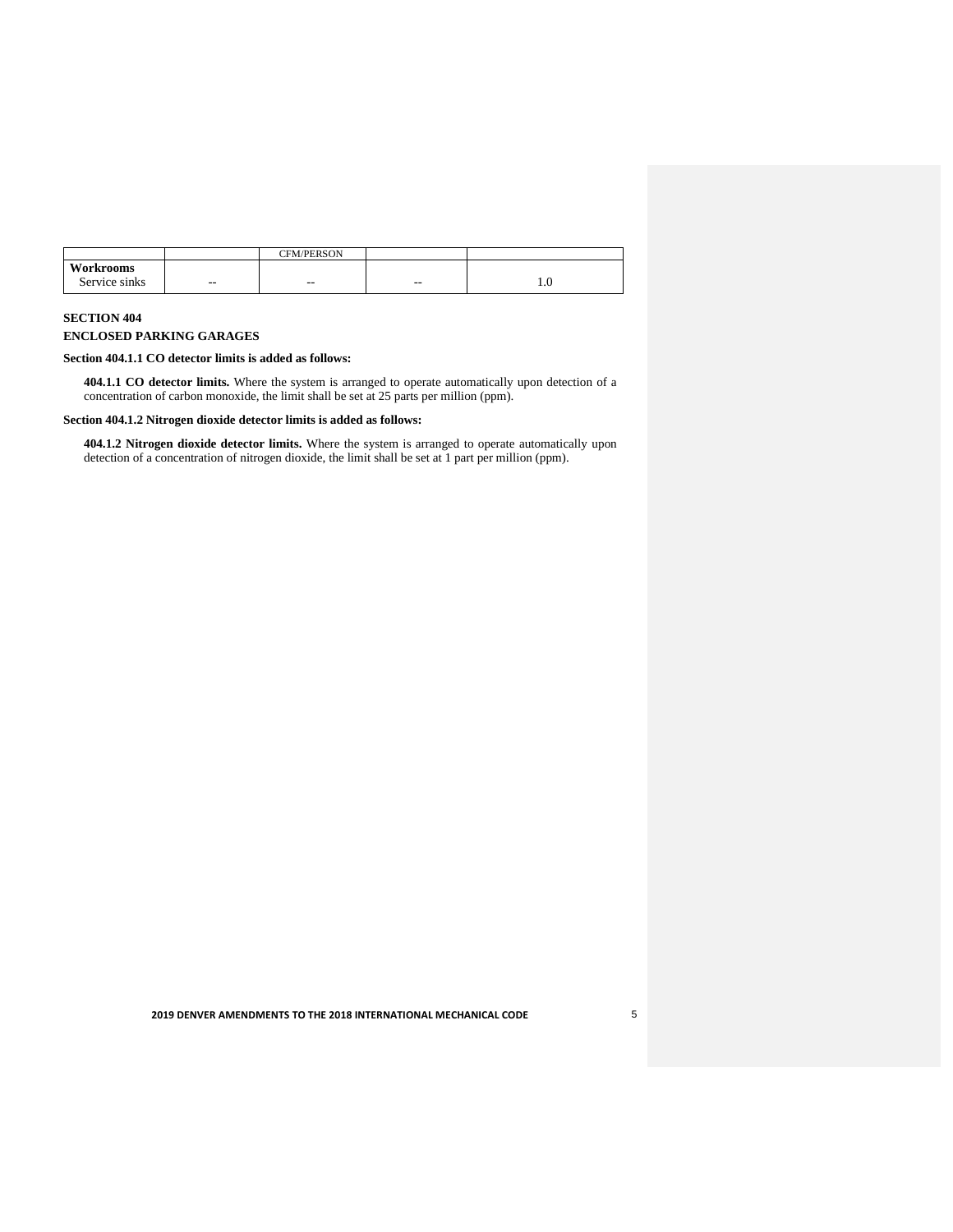# **CHAPTER 5 EXHAUST SYSTEMS**

## **SECTION 505**

## **DOMESTIC KITCHEN EXHAUST EQUIPMENT**

#### **Section 505.4 Makeup air required is amended by adding an exception:**

 **Exception:** Make-up air shall not be required when the design professional can demonstrate that the exhaust system will not adversely affect the operation or exhaust of combustion gases of any equipment or appliance within the dwelling unit. This exception does not alleviate the requirement for pressure equalization per Section 501.4 of the *International Mechanical Code*.

#### **Section 505.6 Other than Group R is replaced as follows:**

 **505.6. Other than individual dwelling units.** In other than individual dwelling units, where domestic cooktops, ranges, and open-top broilers are used for domestic purposes, a residential hood that contains a listed UL300A fire suppression system shall be provided. The fire suppression system shall be connected to the fire alarm system in building that have a fire alarm.

#### **Section 505.7 Residential cooking appliances vented by exhaust hoods is added as follows:**

Section 505.7 Residential cooking appliances vented by exhaust hoods. Where residential cooking appliances are gas-fired, a fan powered exhaust system shall be installed and must be vented to the outside. System shall be sized and installed in accordance with manufacturer's instructions.

#### **SECTION 506**

# **COMMERCIAL KITCHEN HOOD VENTILATION SYSTEM DUCTS AND EXHAUST EQUIPMENT**

## **Section 506.5.2 Pollution-control units is amended by adding the following**:

 16. Where PCU's are installed above the ceiling and/or in return air plenums clearances from combustibles shall be maintained in accordance with the listing. The manufacturer's recommended service clearances shall be provided. The unit shall be installed in accordance with the manufacturer's recommendations and limitations. PCUs installed above a ceiling shall be installed in a rated enclosure unless the associated grease duct is not required by 506.3.11 to be enclosed. Where an enclosure is required, the PCU enclosure shall be of noncombustible construction or gypsum wallboard attached to noncombustible structures forming the enclosure. A clearance per the equipment listing shall be maintained between the enclosure and the PCU.

 17. Ductwork downstream of a PCU is considered to be grease duct and shall comply with code sections pertaining to grease duct.

 18. The fire protection system installed within the Pollution Control Unit shall provide protection of the component sections of the equipment, and ductwork downstream of the equipment. (NFPA 96 2017 9.3.3).

19. Equipment commissioning reports shall be provided for the PCU.

 **2019 DENVER AMENDMENTS TO THE 2018 INTERNATIONAL MECHANICAL CODE** 6

 **Commented [SM3]:** Per staff recommendation June 2021. Should this go through the process or be added to baseline?

**Commented [SM4]:** Renumbered for deletion of 18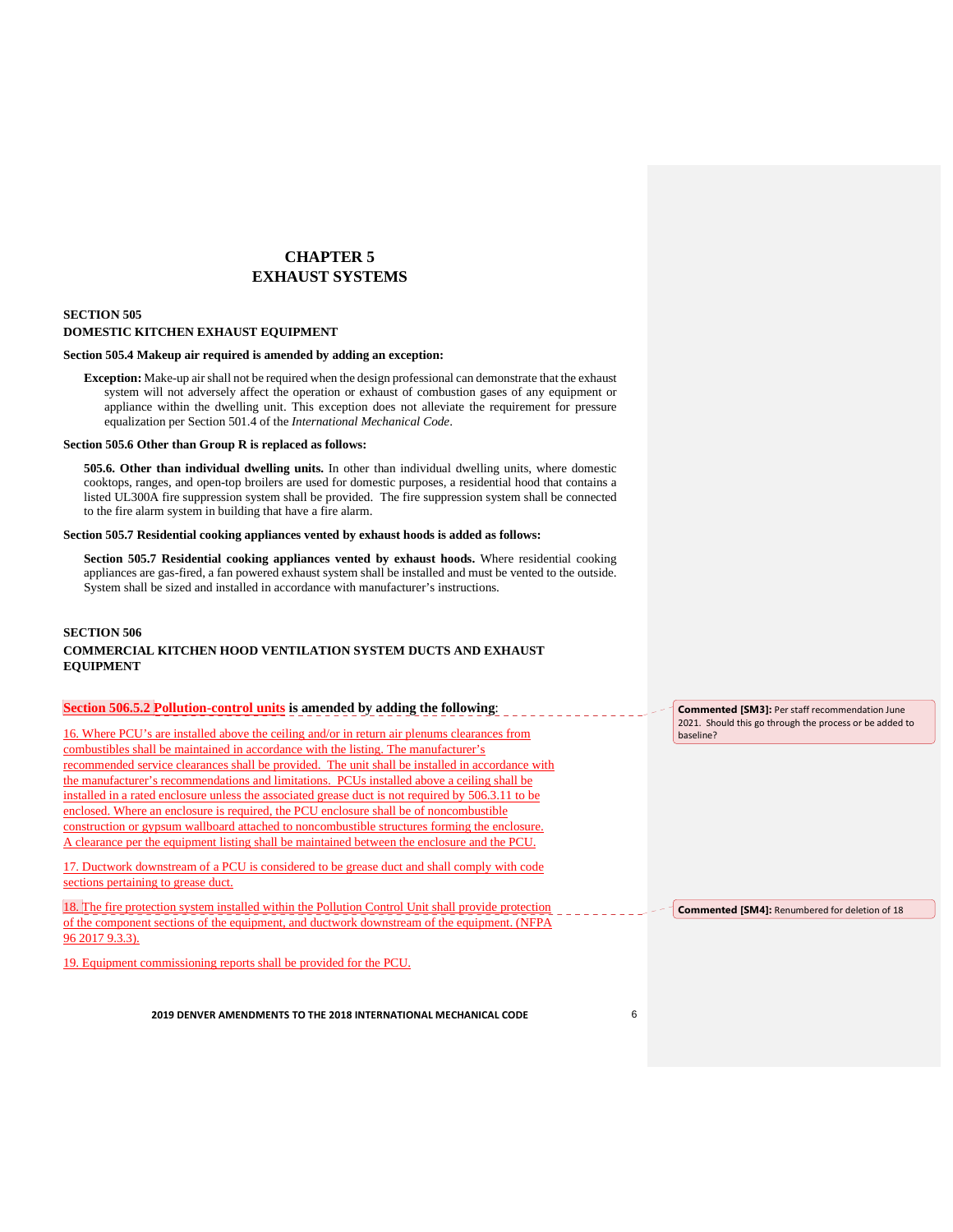20. Where a PCU enclosure is required, the construction documents shall include details showing:

 A. The construction of the pollution control unit enclosure and the UL designation number of the construction.

B. Clearances between the PCU and the enclosure.

C. Service access clearances.

D. Duct wrap penetration and sealing at the PCU enclosure.

E. Support and anchoring methods for the enclosure and the PCU.

F. Access fire door size, type, rating, location, and UL listing.

 G. Where the PCU manufacturer requires a service platform or a service platform is provided, provide stamped calculations and details of the platform construction including handrails and how the platform is anchored.

### **Section [506.3.11](https://506.3.11) is amended by adding an exception:**

**Exception 2.** A duct enclosure shall not be required for a grease duct that penetrates only an exterior wall and all of the f**ollowing are true:** 

- **1. The grease duct does not penetrate, or pass through openings, gaps, or holes in rated or non-rated interior walls or shafts.**
- **2. The grease duct does not leave the tenant boundary.**
- **3. The grease duct shall be permitted to penetrate a non-fire-resistance-rated ceiling.**

 **Section 506.3.13.2 Termination through an exterior wall is amended by adding the following sentence:** 

 **Exhaust outlets shall be permitted to terminate through exterior walls when a pollution-control unit is used. The pollution control unit shall have 95% efficiency at the particle size of .3 microns in accordance with ASHRAE Standard 52.2 or equivalent.** 

#### **Section 506.5.2 Pollution-control units is amended by adding the following:**

- 5. Where PCU's are installed above the ceiling and/or in return air plenums the manufacturer's recommended service clearances and clearances from combustibles shall be maintained. The unit shall be installed in accordance with the manufacturer's recommendations and limitations. PCUs installed above a ceiling shall be installed in a rated enclosure unless the associated grease duct is not required by [506.3.11](https://506.3.11) to be enclosed. Where an enclosure is required, the PCU enclosure shall be of noncombustible construction or gypsum wallboard attached to noncombustible structures forming the enclosure. A clearance of not less than 6 inches (152mm) shall be maintained between the enclosure and the PCU. (*International Mechanical Code* 506.3.11.1)
- 6. Ductwork downstream of a PCU is considered to be grease duct and shall comply with code sections pertaining to grease duct.
- 7. Where an enclosure is not required for the PCU, PCU's shall have a clearance to combustible construction of not less than 18 inches (457mm) and shall have a clearance to noncombustible construction and gypsum wallboard attached to noncombustible structures of not less than 3 inches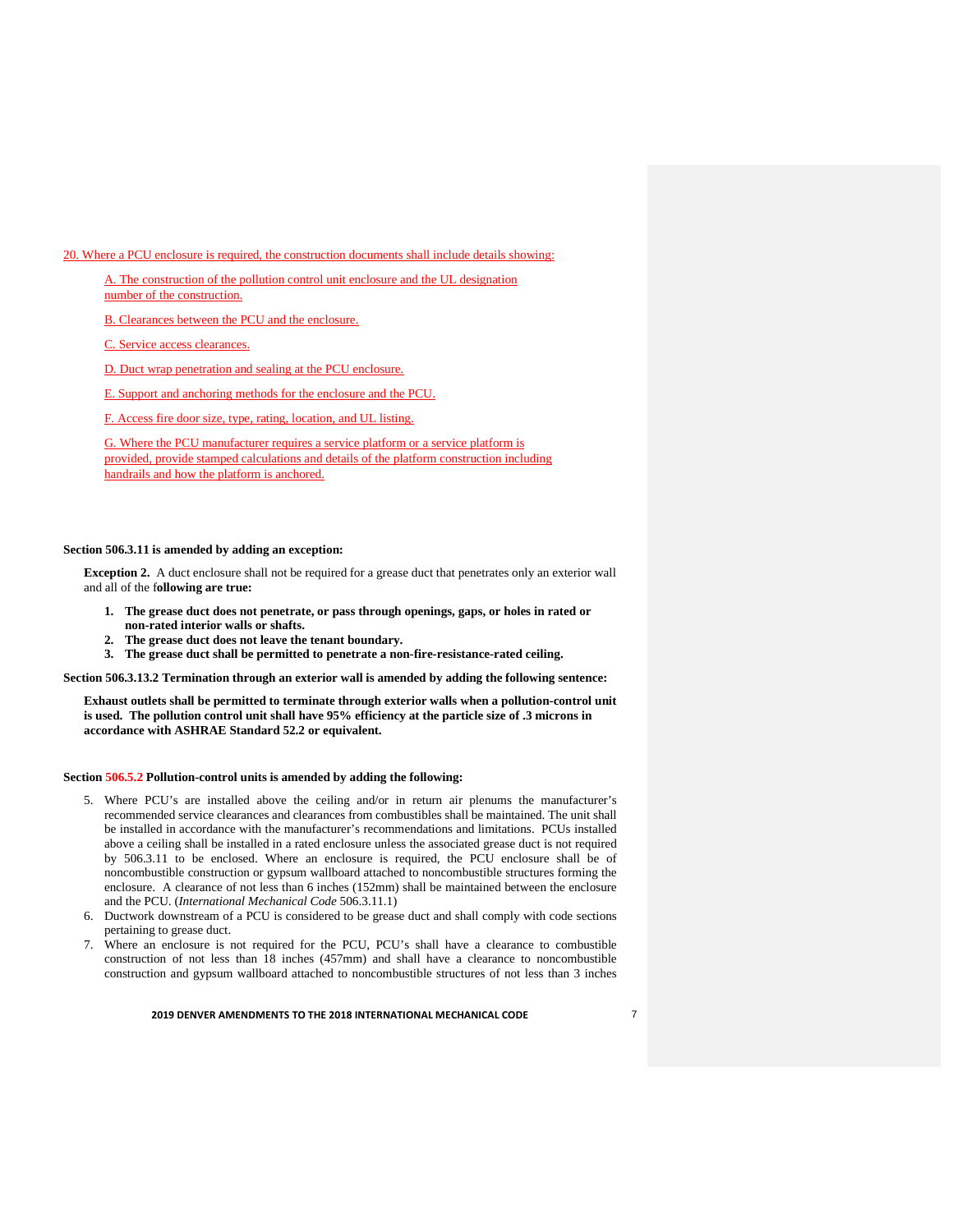(76mm).

- 8. The fire protection system installed within the Pollution Control Unit shall provide protection of the component sections of the equipment, and ductwork downstream of the equipment. (NFPA 96 2017 9.3.3).
- 9. Equipment commissioning reports shall be provided for the PCU.
- 10. Where a PCU enclosure is required, the construction documents shall include details showing:
	- A. The construction of the pollution control unit enclosure and the UL designation number of the construction.
	- B. Clearances between the PCU and the enclosure.
	- C. Service access clearances.
	- D. Duct wrap penetration and sealing at the PCU enclosure.
	- E. Support and anchoring methods for the enclosure and the PCU.
	- F. Access fire door size, type, rating, location, and UL listing.
	- G. Where the PCU manufacturer requires a service platform or a service platform is provided, provide stamped calculations and details of the platform construction including handrails and how the platform is anchored.

## **SECTION 513**

# **SMOKE CONTROL SYSTEMS**

#### **Section 513 Smoke control systems is amended by adding the following sentence:**

 All sections that begin with the letter [F] designation shall be coordinated with Section 909 of the  *International Fire Code*.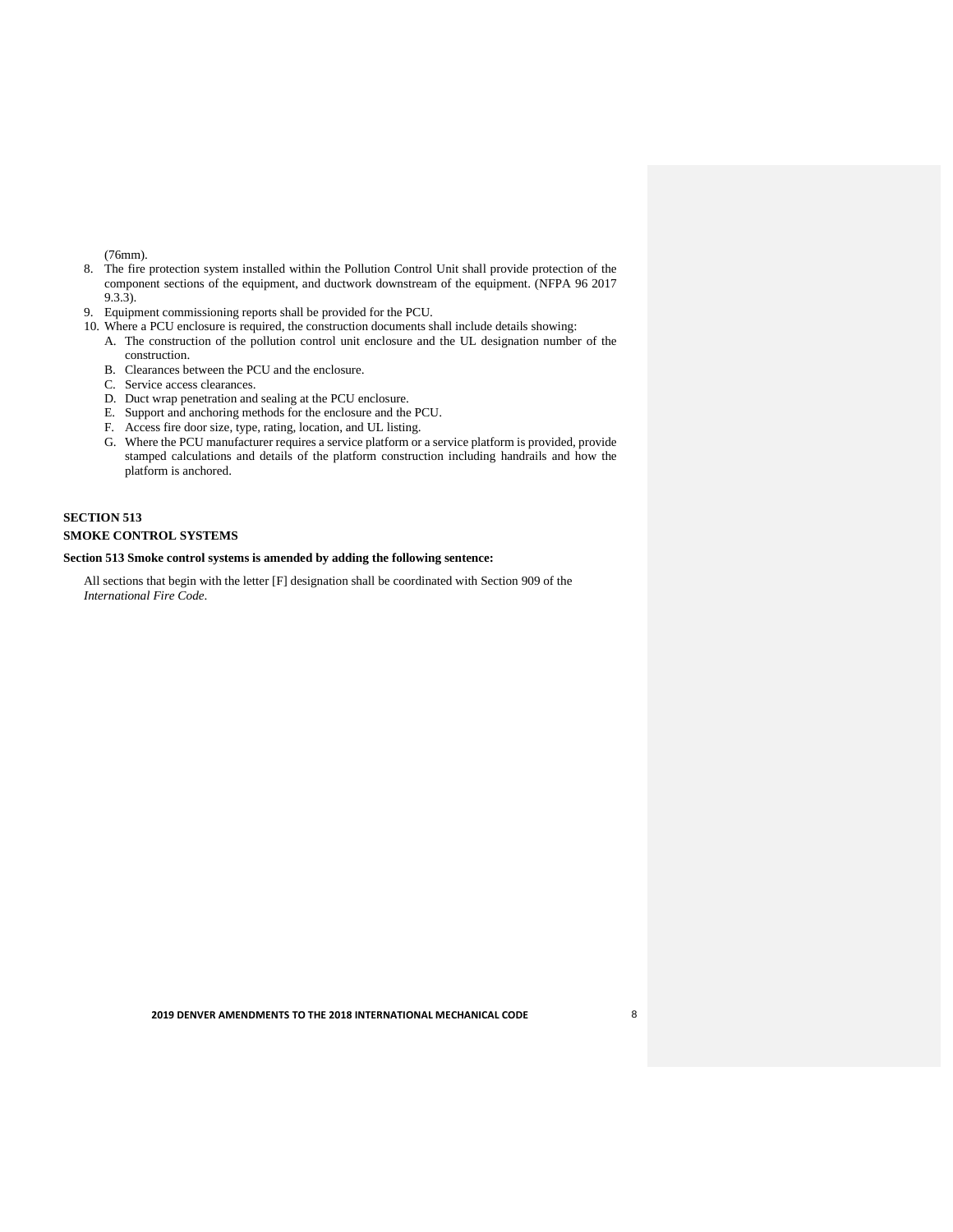# **CHAPTER 6 DUCT SYSTEMS**

# **[B] SECTION 607 DUCT AND TRANSFER OPENINGS**

#### **Section 607.3.1 Damper testing is amended by adding the exception as follows:**

 **Exception:** When the fans associated with heating, ventilation, and air-conditioning systems are interlocked to shut down during a fire, then ceiling radiation dampers that have not been labeled for use within dynamic systems can be used within the associated systems.

 **Section 607.5.5 Shaft enclosures is amended by deleting Exception 1.3 and Exception 4.**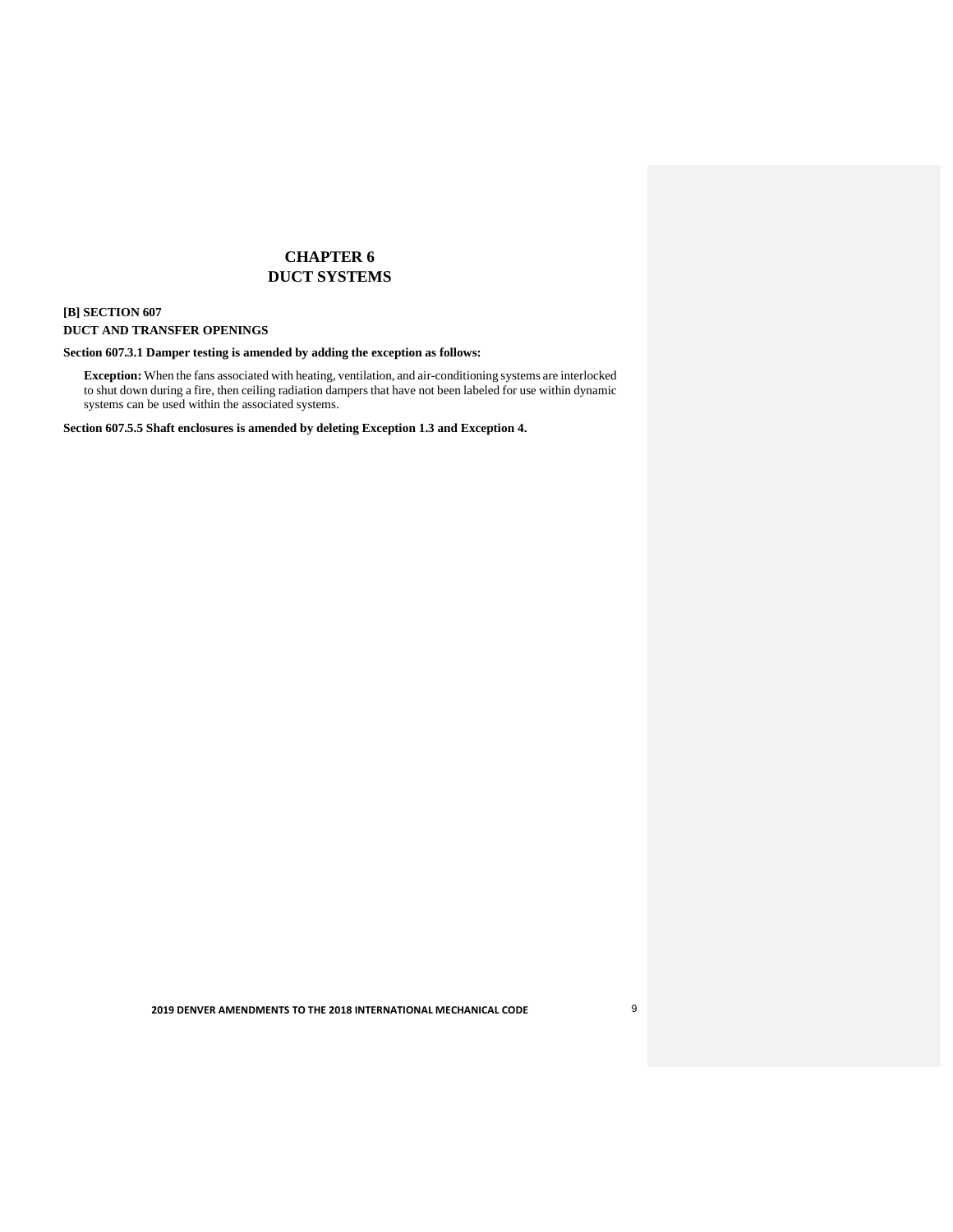# **CHAPTER 9 SPECIFIC APPLIANCES, FIREPLACES AND SOLID FUEL-BURNING EQUIPMENT**

# **SECTION 901**

# **GENERAL**

## **Section 901.5 Wood-burning appliances is added as follows:**

 **901.5 Wood-burning appliances.** Installation of new factory-built wood-burning appliances is restricted to certified wood stoves as approved by the Environment Protection Agency. Appliances shall be listed by an *approved* testing agency. If a wood-burning appliance is not on the EPA *approved* list, it cannot be installed unless it is converted to a gas log fireplace in accordance with the requirements of Chapter 6 of  the *International Fuel Gas Code.* 

# **SECTION 903**

## **FACTORY-BUILT FIREPLACES**

## **Section 903.5 EPA certification is added as follows:**

 **903.5 EPA certification.** Installation of new factory-built wood-burning appliances is restricted to certified wood stoves as approved by the Environmental Protection Agency. Appliances must be listed by an *approved* testing laboratory. If a wood-burning appliance is not on the EPA approved list, it cannot be installed unless it is converted to a gas log fireplace in accordance with the requirements of Section 903.3  of the *International Mechanical Code* and Section 602 of the *International Fuel Gas Code*.

# **SECTION 910 FLOOR FURNACES**

 **Section 910 Floor furnaces is deleted in its entirety.**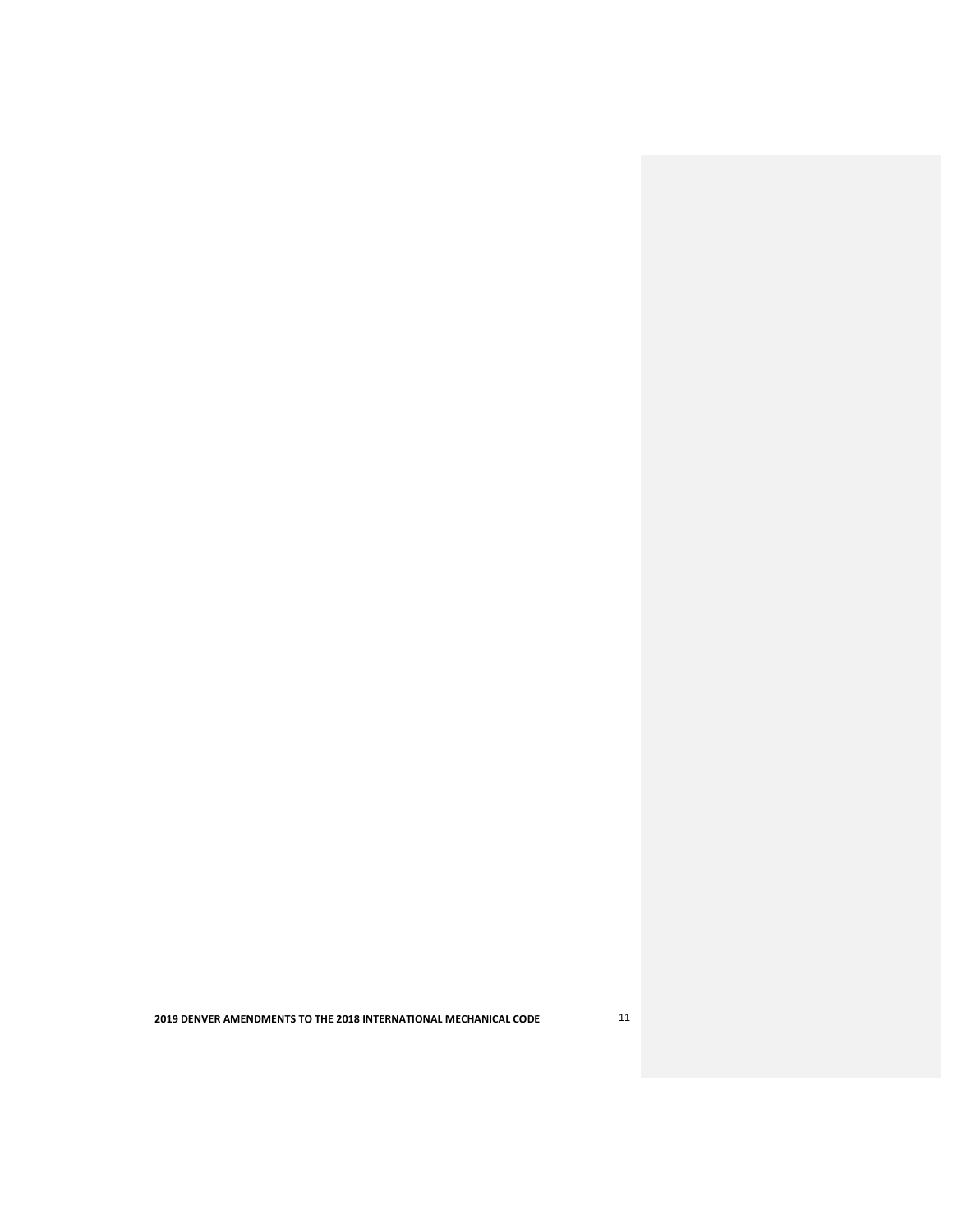# **CHAPTER 11 REFRIGERATION**

# **SECTION 1107 REFRIGERANT PIPING**

## Section 11079.9 Termination of relief devices is added as follows:

**11079.9 Termination of relief devices.** Pressure-relief devices and fusible plugs on any system containing a group A3 or B3 refrigerant; on any system containing more than 6.6 lbs. of a group A2, B1, or B2 refrigerant; and on any system containing more than 110 lbs. of a group A1 refrigerant shall discharge to the atmosphere at a location not less than 15' above adjoining ground level and not less than 20' from any window, ventilation opening, or exit in any building. The discharge shall terminate in a manner that will prevent the discharged refrigerant from being sprayed directly on personnel in the vicinity and foreign material or debris from entering the discharge piping. Discharge piping connected to the discharge side of a fusible plug or rupture member shall have provisions to prevent plugging the pipe in the event the fusible plug or rupture member functions.

 **Commented [SM5]:** This section now 1109. Two new

 $- - - - - - -$